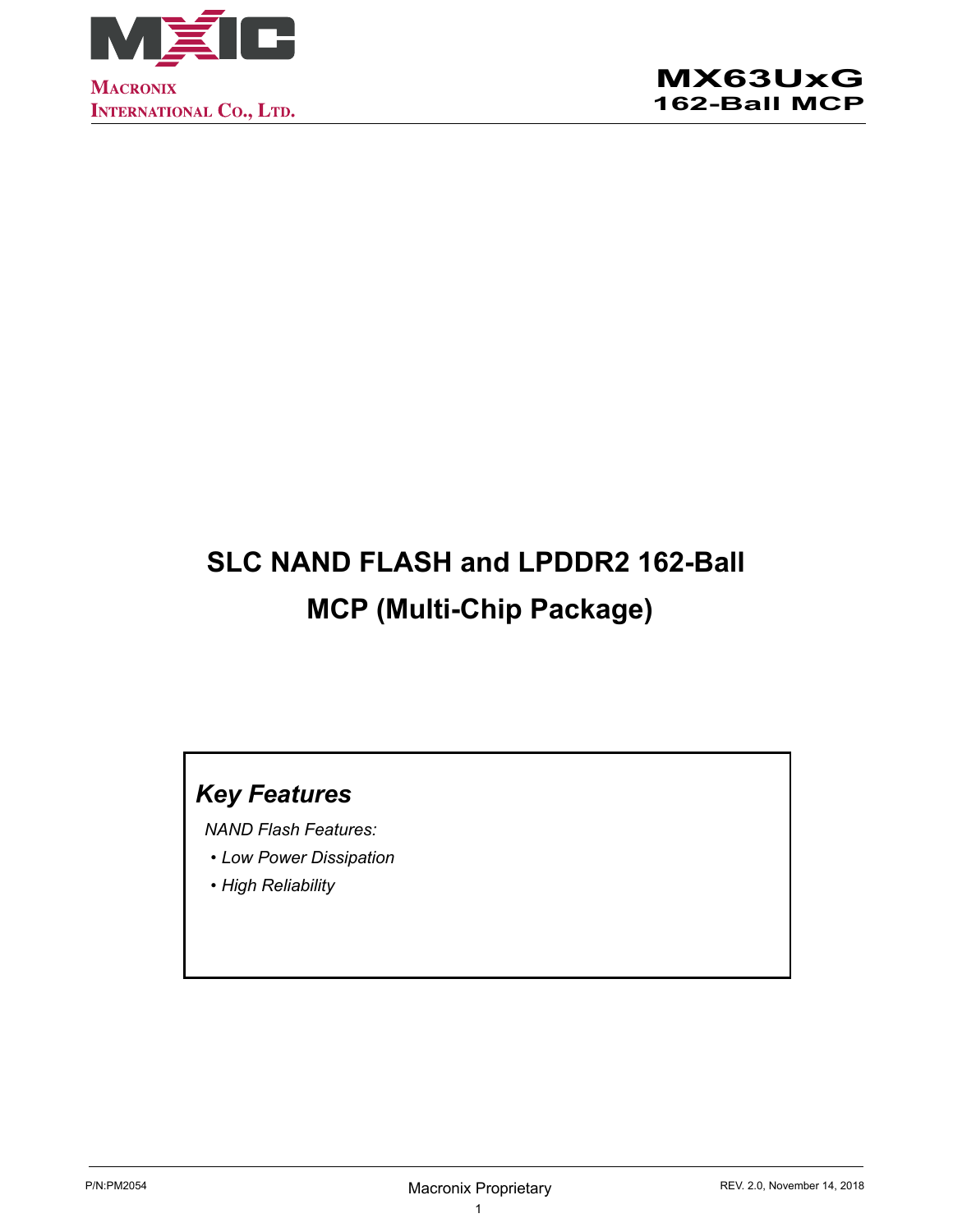

## **Contents**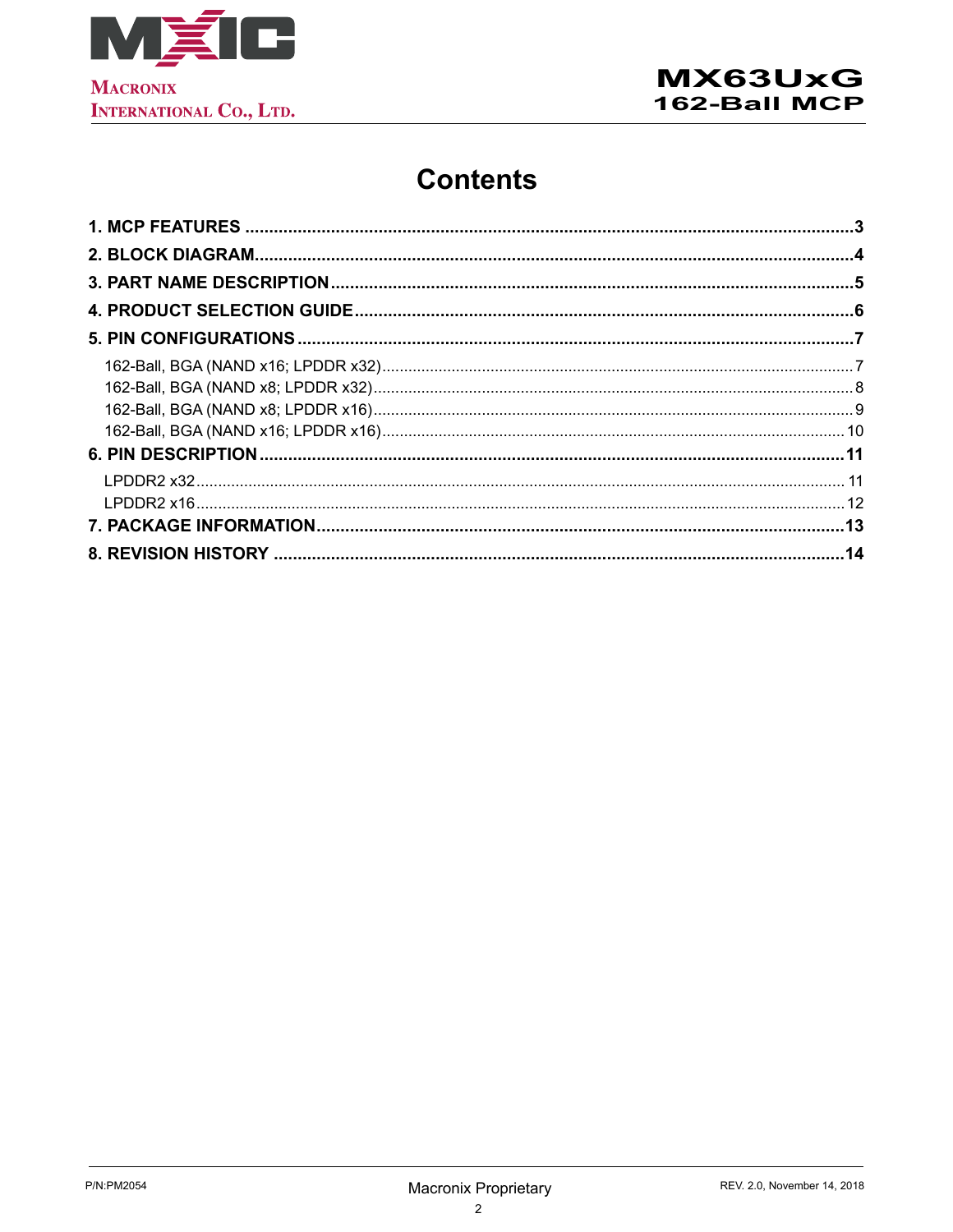<span id="page-2-0"></span>

### **1. MCP FEATURES**

#### *Operation Temperature*

- -30°C to +85°C
- $\cdot$  -40°C to +85°C

#### *Package*

• 162-ball FBGA - 8.0mmx10.5mm, 1.0mm (h) (max), 0.5mm pitch

#### *NAND Flash Features*

#### • **1G-bit/2G-bit/4G-bit SLC NAND Flash**

- Bus: x8 / x16
- 8 bit-ECC SLC NAND Flash: Page size: (2048+112) byte for x8 bus, (1024+56) word for x16 bus

Block size: (128K+7K) byte for x8 bus, (64K+2K) word for x16 bus

- 4 bit-ECC SLC NAND Flash: Page size: (2048+64) byte for x8 bus, (1024+32) word for x16 bus Block size: (128K+4K) byte for x8 bus, (64K+2K)
- word for x16 bus - Plane size: 1024-block/plane x 1 for 1Gb 1024-block/plane x 2 for 2Gb 2048-block/plane x 2 for 4Gb
- **• ONFI 1.0 compliant**
- **• User Redundancy**
	- 8 bit-ECC SLC NAND Flash: 112-byte attached to each page
	- 4 bit-ECC SLC NAND Flash: 64-byte attached to each page
- **• Fast Read Access**
	- Latency of array to register: 25us - Sequential read: 25ns
- **• Cache Read Support**
- **• Page Program Operation**
	- Page program time: 320us (typ.)
- **• Cache Program Support**
- **• Block Erase Operation** - Block erase time: 1.0ms (typ.)
- **• Single Voltage Operation:**
	- VCC: 1.7-1.95V
- **• Low Power Dissipation**
	- Max. 30mA (1.8V) Active current (Read/Program/Erase)
- **• Sleep Mode**
	- 50uA (Max) standby current
- **• Unique ID Read support (ONFI)**
- **• Secure OTP support**
- **Electronic Signature (5 Cycles)**
- **High Reliability**
	- 8 bit-ECC SLC NAND Flash: Endurance: typical 100K cycles (with 8-bit ECC per (512+28) Byte)
	- 4 bit-ECC SLC NAND Flash: Endurance: typical 100K cycles (with 4-bit ECC per (512+16) Byte)
	- Data Retention: 10 years

#### *LPDDR2 DRAM Features*

- **• JEDEC LPDDR2-S4B compliance**
- **• DLL is not implemented**
- **• Low power consumption**
- **• Mobile RAM functions**
	- Partial Array Self-Refresh (PASR)
	- Auto Temperature Compensated Self-Refresh
	- (ATCSR) by built-in temperature sensor
	- Deep power-down mode
	- Per Bank Refresh
- **• VDD Definition:**

|       | <b>Typical</b> | Range         |
|-------|----------------|---------------|
| VDD1  | 1.8V           | $1.7 - 1.95V$ |
| VDD2. | 1 2 V          | $1.14 - 1.3V$ |
| VDDO  | 1 2 V          | $1.14 - 1.3V$ |

- Voltage source of VREFCA is VDD2, VREFCA=1/2\*VDD2 (from voltage divider)
- Voltage source of VREFDQ is VDDQ,
- VREFDQ=1/2\*VDDQ (from voltage divider)

|               | Min       | Max.             |
|---------------|-----------|------------------|
| <b>VREFCA</b> | 0.49xVDD2 | $0.51$ x VDD $2$ |
| VREFDQ        | 0.49xVDDQ | 0.51xVDDQ        |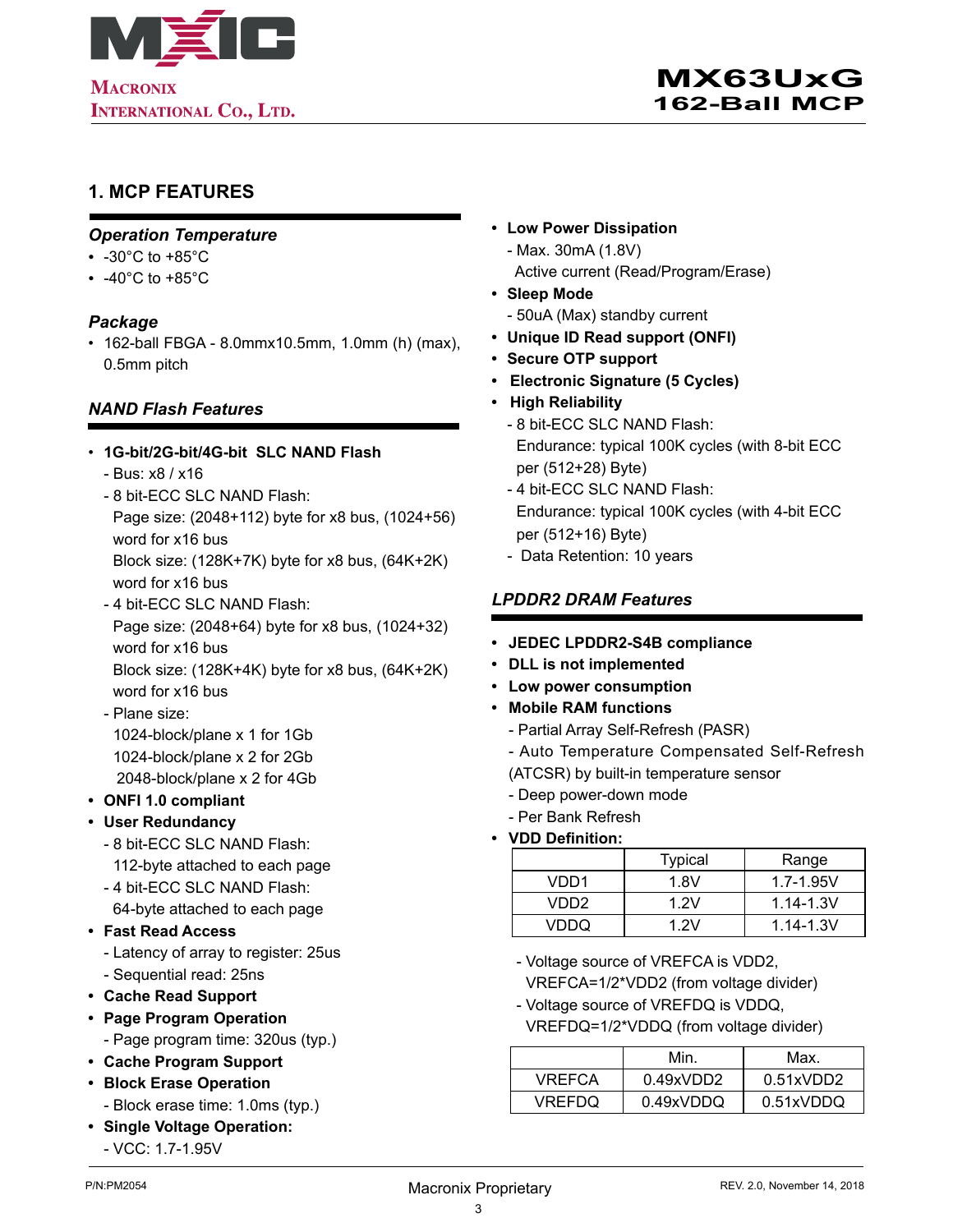<span id="page-3-0"></span>



## **2. BLOCK DIAGRAM**

#### *NAND*



*LPDDR2*

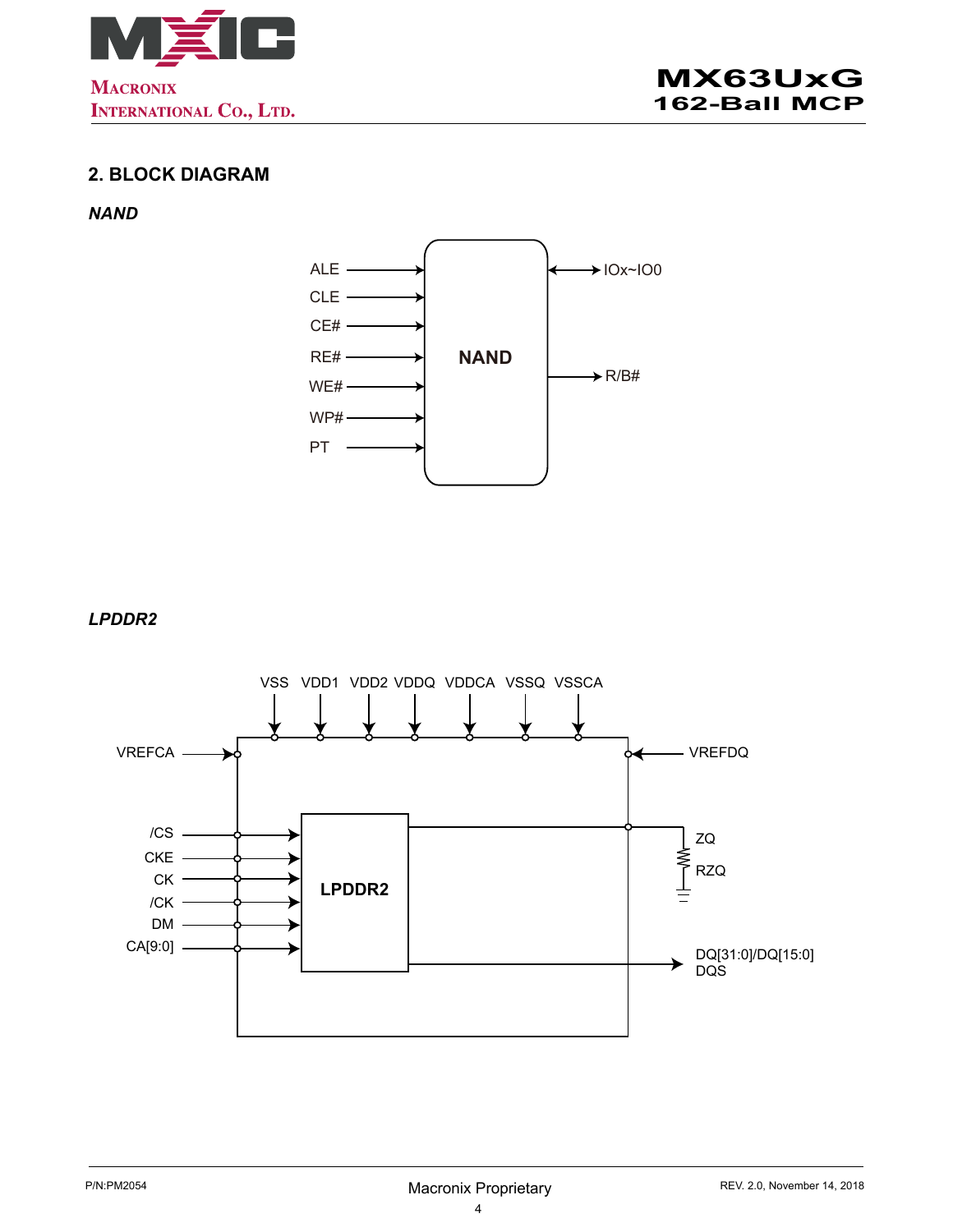<span id="page-4-0"></span>

## **3. PART NAME DESCRIPTION**

| MX63 | $\cup$ | 4G | $\mathsf{A}$ | $\frac{2G}{2}$ | B | $\mathbf{A}$ | XM | $\mathbf{I}$ | 00 |                                                                |                                 |                                        |                              |                  |
|------|--------|----|--------------|----------------|---|--------------|----|--------------|----|----------------------------------------------------------------|---------------------------------|----------------------------------------|------------------------------|------------------|
|      |        |    |              |                |   |              |    |              |    | <b>Option Code</b><br>00: -30°C to +85°C<br>01: -40°C to +85°C |                                 |                                        |                              |                  |
|      |        |    |              |                |   |              |    |              |    | <b>Product Grade</b><br>I: Industrial                          |                                 |                                        |                              |                  |
|      |        |    |              |                |   |              |    |              |    | Package:<br>XM: 162-Ball FBGA                                  |                                 |                                        |                              |                  |
|      |        |    |              |                |   |              |    |              |    | XN: 130-Ball FBGA                                              |                                 |                                        |                              |                  |
|      |        |    |              |                |   |              |    |              |    | <b>MCP Combinations</b>                                        |                                 |                                        |                              |                  |
|      |        |    |              |                |   |              |    |              |    | <b>Type</b>                                                    | CE#                             |                                        | Combination                  |                  |
|      |        |    |              |                |   |              |    |              |    | Α                                                              | 1,1                             |                                        | 1 NAND; 1 LPDDR              |                  |
|      |        |    |              |                |   |              |    |              |    | <b>LPDDR Configuration</b>                                     |                                 |                                        |                              |                  |
|      |        |    |              |                |   |              |    |              |    | <b>Type</b>                                                    | <b>Bus</b>                      | <b>Vcc</b>                             | Generation                   | <b>Speed</b>     |
|      |        |    |              |                |   |              |    |              |    | Α<br>B                                                         | $DDR2$ x16<br>$DDR2$ $x32$      | 1.7-1.95V                              | 3                            | 533MHz           |
|      |        |    |              |                |   |              |    |              |    | C                                                              | x32<br>DDR <sub>2</sub>         | 1.7-1.95V<br>1.7-1.95V                 | $\overline{\mathbf{c}}$<br>3 | 533MHz<br>533MHz |
|      |        |    |              |                |   |              |    |              |    | E                                                              | <b>DDR</b><br>x16               | 1.7-1.95V                              | 5                            | 200MHz           |
|      |        |    |              |                |   |              |    |              |    | F                                                              | <b>DDR</b><br>x32<br><b>DDR</b> | $1.7 - 1.95V$<br>$1.7 - 1.95V$         | 5                            | 200MHz           |
|      |        |    |              |                |   |              |    |              |    | J<br>κ                                                         | x16<br><b>DDR</b><br>x32        | $1.7 - 1.95V$                          | 5<br>5                       | 200MHz<br>200MHz |
|      |        |    |              |                |   |              |    |              |    | G                                                              | x16<br>DDR <sub>2</sub>         | 1.7-1.95V                              | 6                            | 533MHz           |
|      |        |    |              |                |   |              |    |              |    | н                                                              | DDR <sub>2</sub><br>x32         | 1.7-1.95V                              | 6                            | 533MHz           |
|      |        |    |              |                |   |              |    |              |    | $256M = 56$<br>$512M = 12$<br>$1G = 1G$                        | <b>LPDDR Density</b>            | $2G = 2G$<br>$4G = 4G$<br>$8G = 8G$    |                              |                  |
|      |        |    |              |                |   |              |    |              |    |                                                                | <b>NAND Configuration</b>       |                                        |                              |                  |
|      |        |    |              |                |   |              |    |              |    | Type                                                           | <b>Bus</b>                      |                                        | Number of<br><b>ECC-bit</b>  | Generation       |
|      |        |    |              |                |   |              |    |              |    | Α                                                              | x8                              |                                        | 8                            | 1st              |
|      |        |    |              |                |   |              |    |              |    | B                                                              | x16                             |                                        | 8                            | 1st              |
|      |        |    |              |                |   |              |    |              |    | C<br>D                                                         | x8<br>x16                       |                                        | 4<br>4                       | 1st<br>1st       |
|      |        |    |              |                |   |              |    |              |    | Е                                                              | х8                              |                                        | 4                            | 2nd              |
|      |        |    |              |                |   |              |    |              |    |                                                                |                                 |                                        |                              |                  |
|      |        |    |              |                |   |              |    |              |    | $512M = 12$                                                    | <b>NAND Density</b>             | $8G = 8G$                              |                              |                  |
|      |        |    |              |                |   |              |    |              |    | $1G = 1G$<br>$2G = 2G$<br>$4G = 4G$                            |                                 | $16G = AG$<br>$32G = BG$<br>$64G = CG$ |                              |                  |
|      |        |    |              |                |   |              |    |              |    |                                                                | <b>NAND Voltage: 1.8V</b>       |                                        |                              |                  |
|      |        |    |              |                |   |              |    |              |    |                                                                | <b>Product Family</b>           |                                        |                              |                  |

MX63U : NAND + LPDRAM MCP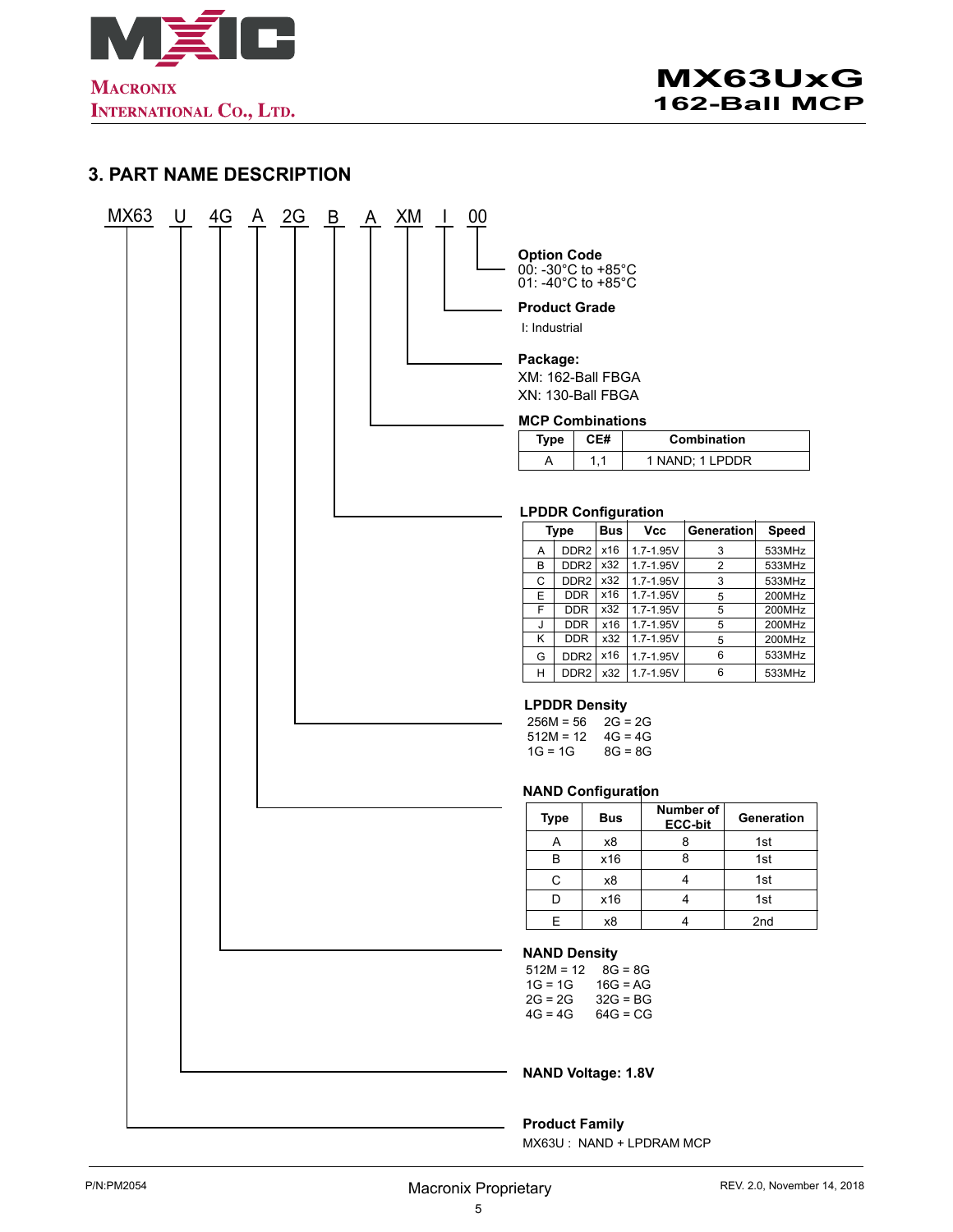<span id="page-5-0"></span>

### **4. PRODUCT SELECTION GUIDE**

Please contact Macronix regional sales for the latest product selection and available form factors.

| Item<br>No. | <b>Device</b>      | <b>NAND Flash</b>        | <b>Mobile DRAM</b>       | <b>Package Type</b> | <b>VDDCA</b><br>Pin |
|-------------|--------------------|--------------------------|--------------------------|---------------------|---------------------|
| 1.          | IMX63U4GC2GGAXMI00 | 4Gb, x8, 1.8V, 4-bit ECC | 2Gb, LPDDR2, x16, 1.8V   | 162 Ball BGA        | Yes                 |
| 2.          | MX63U4GC2GGAXMI01  | 4Gb, x8, 1.8V, 4-bit ECC | 2Gb, LPDDR2, x16, 1.8V   | 162 Ball BGA        | Yes                 |
| 3.          | MX63U4GC2GHAXMI00  | 4Gb, x8, 1.8V, 4-bit ECC | 2Gb, LPDDR2, x32, 1.8V   | 162 Ball BGA        | Yes                 |
| 4.          | MX63U4GC2GHAXMI01  | 4Gb, x8, 1.8V, 4-bit ECC | 2Gb, LPDDR2, x32, 1.8V   | 162 Ball BGA        | Yes                 |
| 5.          | IMX63U4GA2GHAXMI00 | 4Gb, x8, 1.8V, 8bit ECC  | 2Gb, LPDDR2, x32, 1.8V   | 162 Ball BGA        | Yes                 |
| 6.          | IMX63U2GE2GGAXMI00 | 2Gb, x8, 1.8V, 4-bit ECC | 2Gb, LPDDR2, x16, 1.8V   | 162 Ball BGA        | Yes                 |
| 7.          | IMX63U2GE2GGAXMI01 | 2Gb, x8, 1.8V, 4-bit ECC | 2Gb, LPDDR2, x16, 1.8V   | 162 Ball BGA        | Yes                 |
| 8.          | IMX63U2GE2GHAXMI00 | 2Gb, x8, 1.8V, 4-bit ECC | 2Gb, LPDDR2, x32, 1.8V   | 162 Ball BGA        | Yes                 |
| 9.          | IMX63U2GE2GHAXMI01 | 2Gb, x8, 1.8V, 4-bit ECC | 2Gb, LPDDR2, x32, 1.8V   | 162 Ball BGA        | Yes                 |
| 10.         | MX63U1GC12HAXMI01  | 1Gb, x8, 1.8V, 4-bit ECC | 512Mb, LPDDR2, x32, 1.8V | 162 Ball BGA        |                     |
| 11.         | MX63U2GE1GHAXMI01  | 2Gb, x8, 1.8V, 4-bit ECC | 1Gb, LPDDR2, x32, 1.8V   | 162 Ball BGA        |                     |
| 12.         | MX63U2GE1GHAXMI00  | 2Gb, x8, 1.8V, 4-bit ECC | 1Gb, LPDDR2, x32, 1.8V   | 162 Ball BGA        |                     |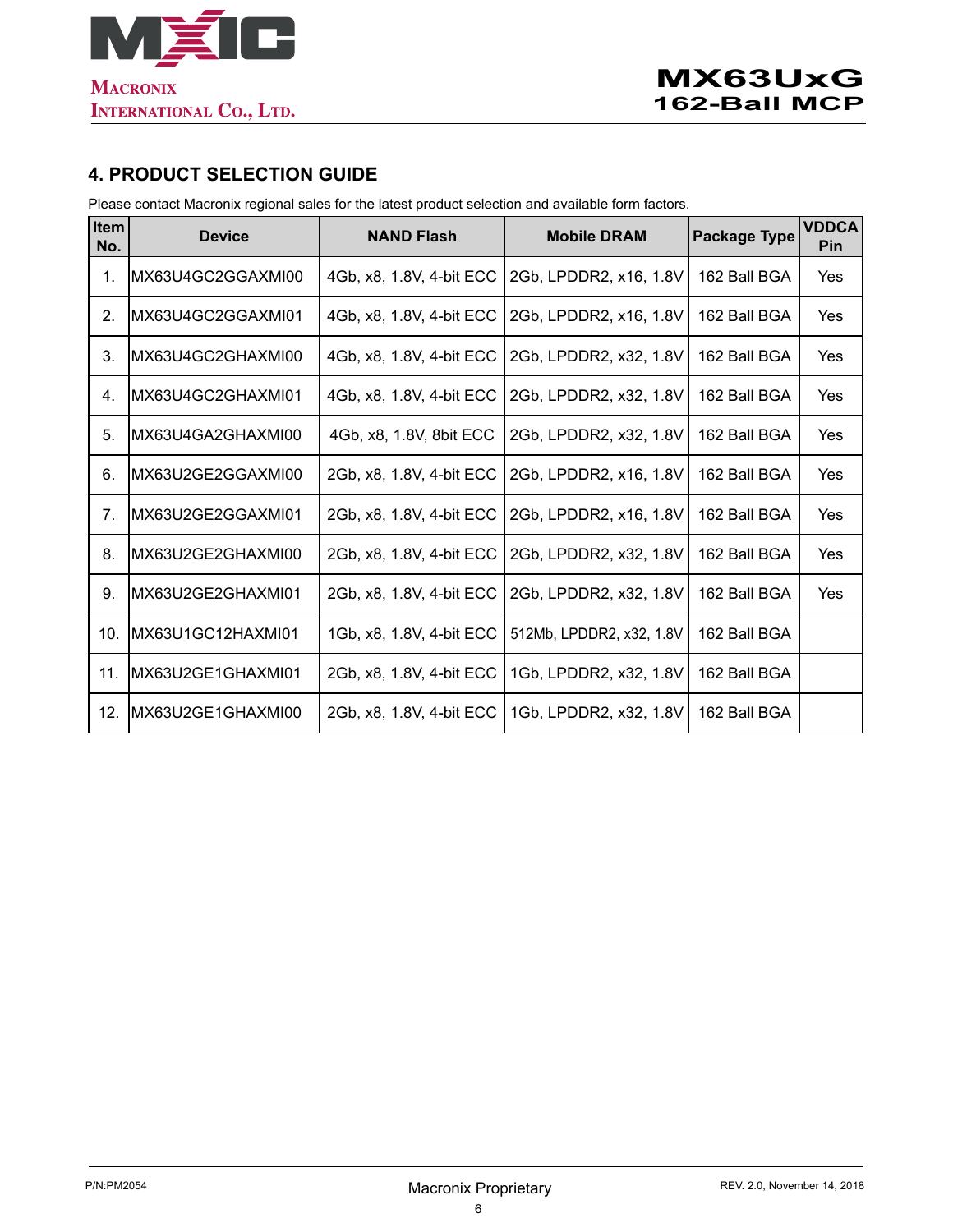<span id="page-6-0"></span>

#### **5. PIN CONFIGURATIONS**

#### **162-Ball, BGA (NAND x16; LPDDR x32)**

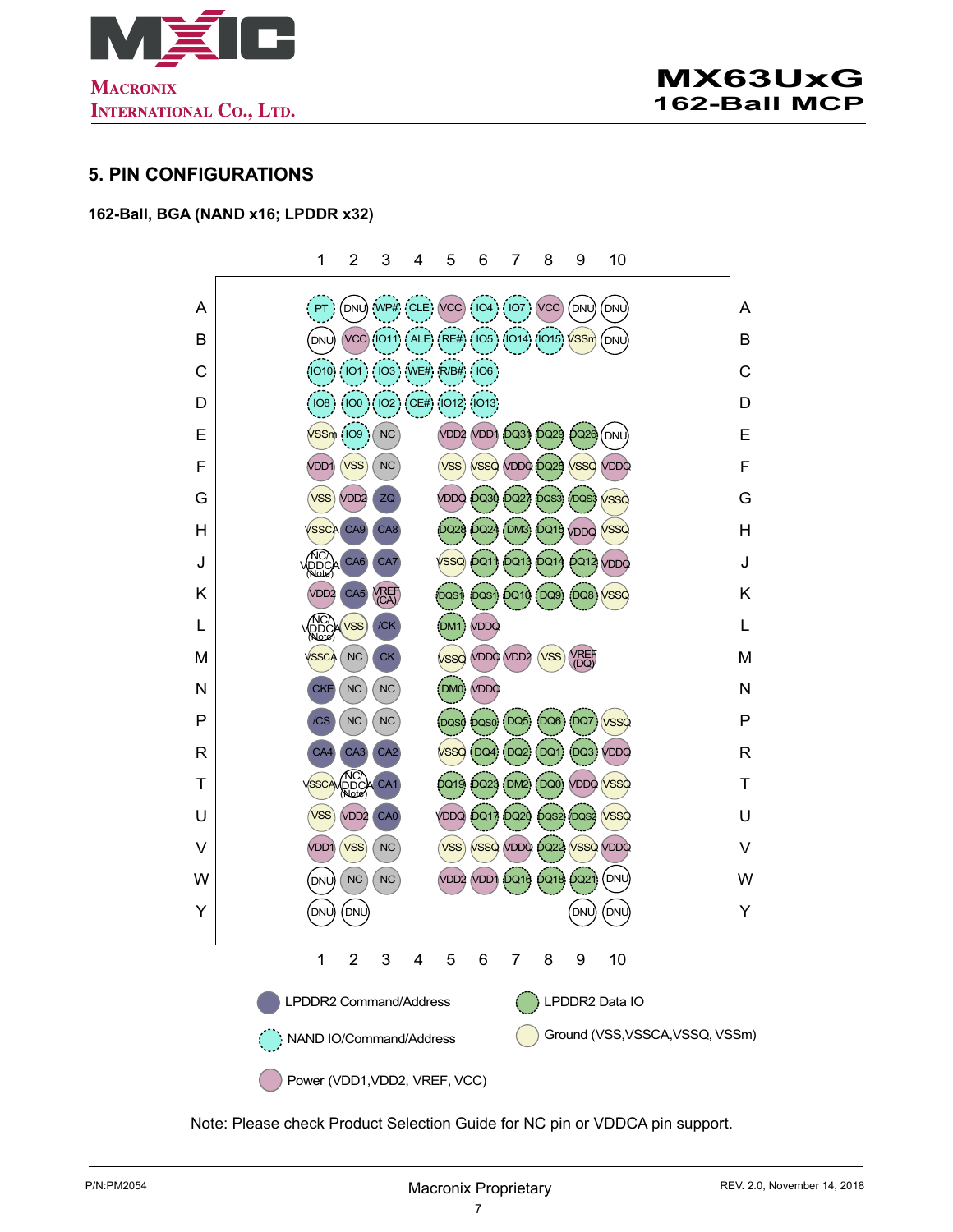<span id="page-7-0"></span>

#### **162-Ball, BGA (NAND x8; LPDDR x32)**

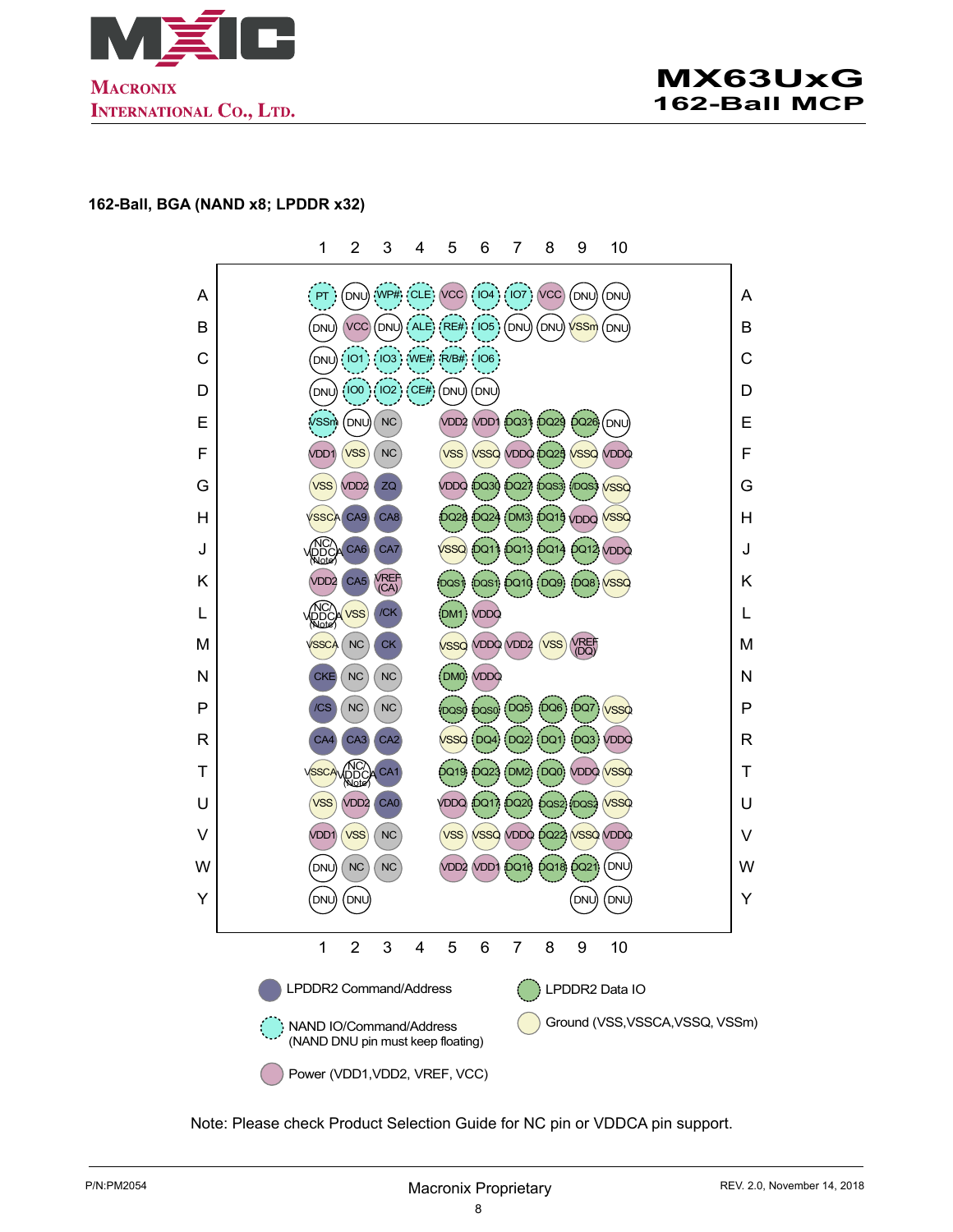<span id="page-8-0"></span>



#### **162-Ball, BGA (NAND x8; LPDDR x16)**

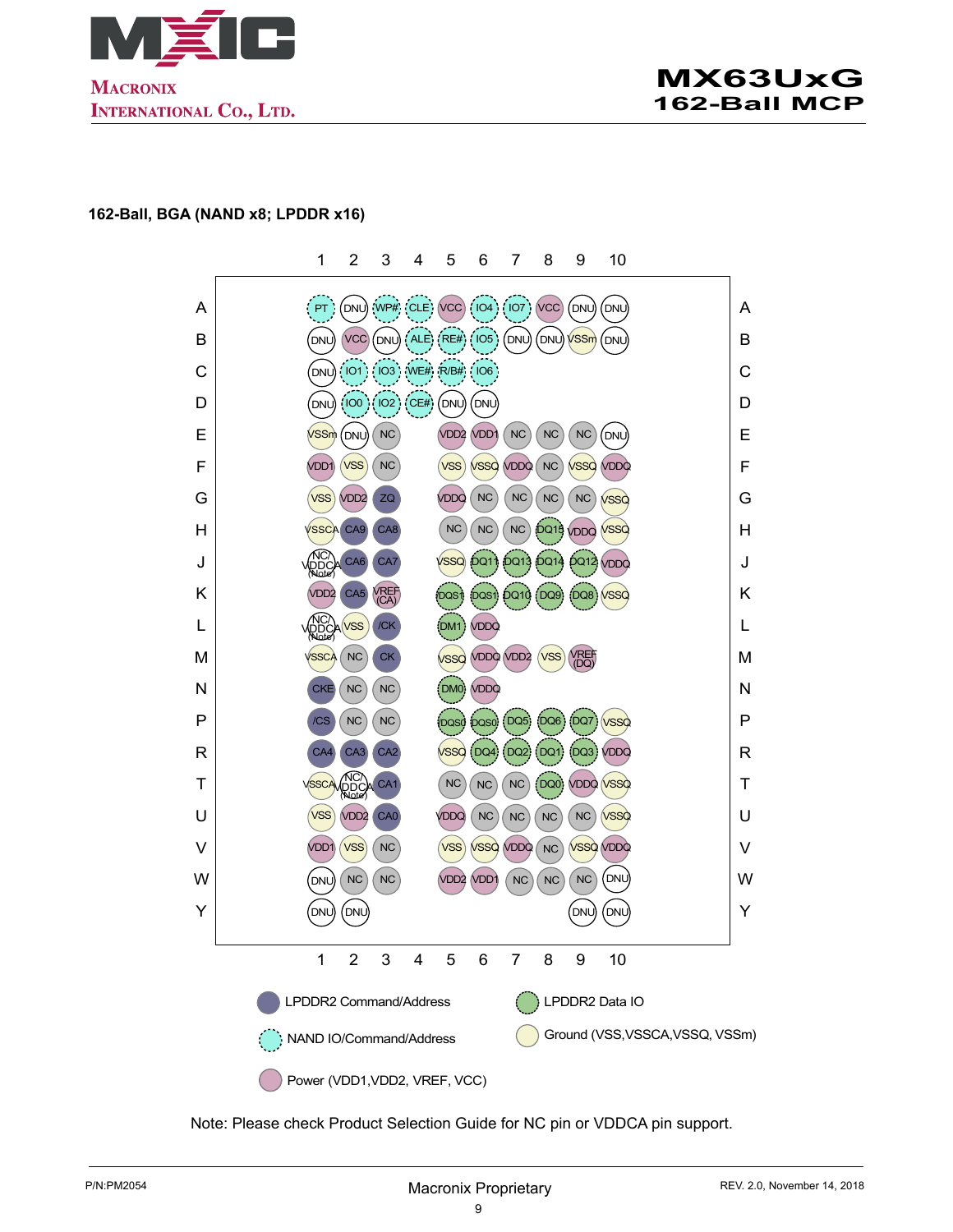<span id="page-9-0"></span>



#### **162-Ball, BGA (NAND x16; LPDDR x16)**

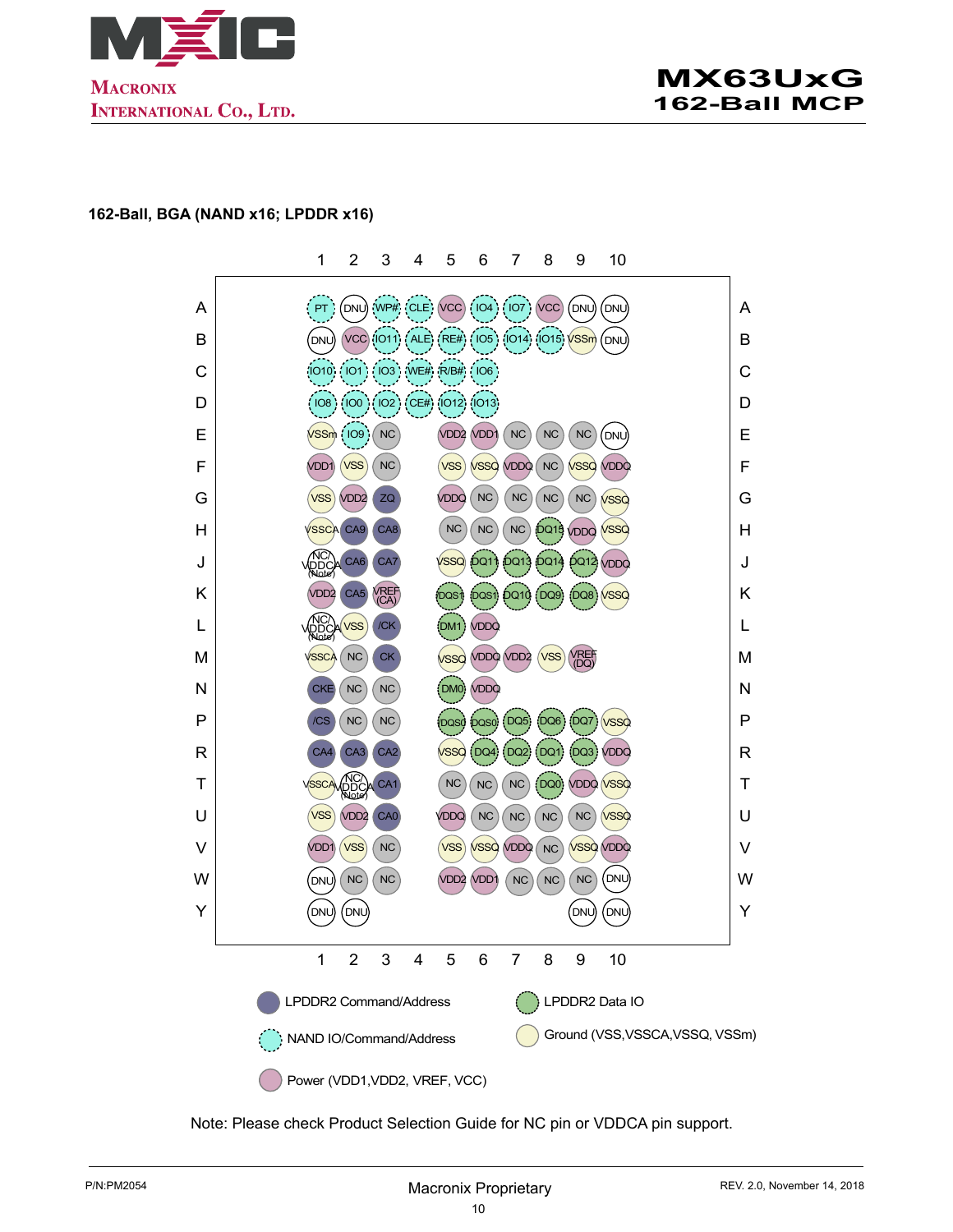<span id="page-10-0"></span>

## **6. PIN DESCRIPTION**

#### **LPDDR2 x32**

| <b>SYMBOL</b>     | <b>DESCRIPTION</b>                      | <b>NAND Flash</b><br>4Gb (512Mb x8)<br>2Gb (256Mb x8)<br>1Gb (128Mb x8) | LPDDR2x32<br>2Gb (64Mb x32)<br>1Gb (32Mb x32)<br>512Mb (16Mb x32) |
|-------------------|-----------------------------------------|-------------------------------------------------------------------------|-------------------------------------------------------------------|
| $I/O0 - I/OX$     | Data Input / Output                     | V                                                                       |                                                                   |
| <b>CLE</b>        | <b>Command Latch Enable</b>             | $\vee$                                                                  |                                                                   |
| <b>ALE</b>        | <b>Address Latch Enable</b>             | V                                                                       |                                                                   |
| CE#               | Chip Enable                             | V                                                                       |                                                                   |
| WE#               | <b>Write Enable</b>                     | $\vee$                                                                  |                                                                   |
| RE#               | <b>Read Enable</b>                      | $\vee$                                                                  |                                                                   |
| WP#               | <b>Write Protect</b>                    | V                                                                       |                                                                   |
| R/B#              | Ready / Busy Out                        | V                                                                       |                                                                   |
| <b>VCC</b>        | <b>Supply Voltage</b>                   | V                                                                       |                                                                   |
| <b>VSSm</b>       | Ground                                  | $\vee$                                                                  |                                                                   |
| PT                | <b>Chip Protection Enable</b>           | V                                                                       |                                                                   |
| /CS               | <b>Chip Select</b>                      |                                                                         | $\vee$                                                            |
| CK, /CK           | <b>Differential Clocks</b>              |                                                                         | $\vee$                                                            |
| <b>CKE</b>        | <b>Clock Enable</b>                     |                                                                         | $\vee$                                                            |
| CA0 - CA9         | Command / Address                       |                                                                         | $\vee$                                                            |
| DQ0 - DQ31        | Data I/O                                |                                                                         | V                                                                 |
| DM0 - DM3         | Input Data Mask                         |                                                                         | $\vee$                                                            |
| DQS0 - DQS3       | Differential Data Strobe (rising edge)  |                                                                         | $\vee$                                                            |
| /DQS0 - /DQS3     | Differential Data Strobe (falling edge) |                                                                         | $\vee$                                                            |
| ZQ                | <b>Drive Strength Calibration</b>       |                                                                         | $\vee$                                                            |
| VREF(DQ)          | Reference Voltage                       |                                                                         | V                                                                 |
| VREF(CA)          | Reference Voltage                       |                                                                         | $\vee$                                                            |
| VDD1              | Core Power Supply                       |                                                                         | $\vee$                                                            |
| VD <sub>D</sub> 2 | <b>Core Power Supply</b>                |                                                                         | $\overline{\vee}$                                                 |
| VSS, VSSCA, VSSQ  | Ground                                  |                                                                         | $\vee$                                                            |
| <b>VDDQ</b>       | I/O Power Supply                        |                                                                         | $\vee$                                                            |
| <b>VDDCA</b>      | <b>CA Power Supply</b>                  |                                                                         | $\vee$                                                            |
| <b>NC</b>         | No Connection                           |                                                                         | $\vee$                                                            |
| DNU <sup>*</sup>  | Do Not Use                              | V                                                                       | $\vee$                                                            |

\* : DNU pin of NAND must keep floating.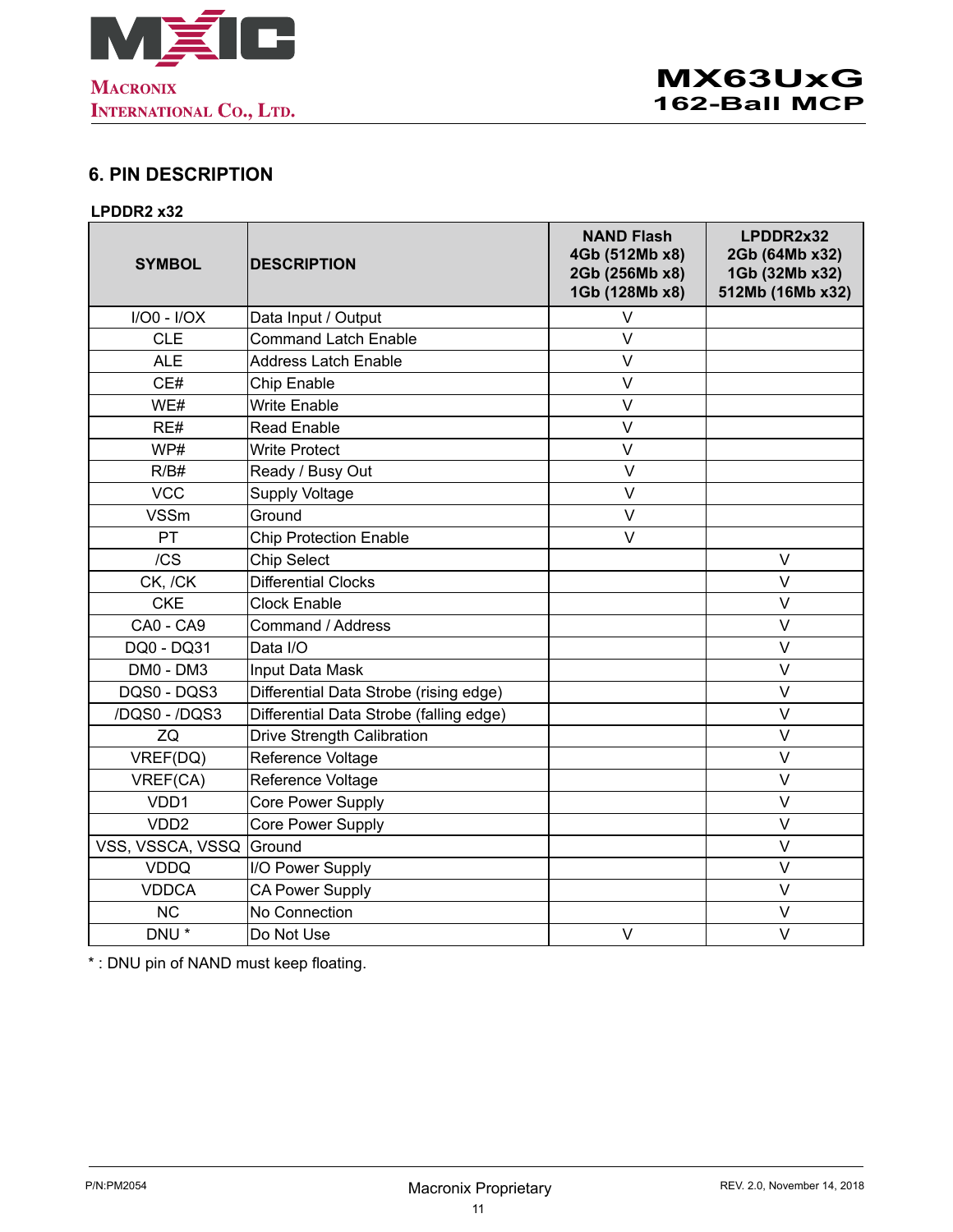<span id="page-11-0"></span>

#### **LPDDR2 x16**

| <b>SYMBOL</b>    | <b>DESCRIPTION</b>                      | <b>NAND Flash</b><br>4Gb (512Mb x8)<br>2Gb (256Mb x8)<br>1Gb (128Mb x8) | LPDDR2 x16<br>1Gb(64Mb x16) |
|------------------|-----------------------------------------|-------------------------------------------------------------------------|-----------------------------|
| $I/O0 - I/OX$    | Data Input / Output                     | V                                                                       |                             |
| <b>CLE</b>       | <b>Command Latch Enable</b>             | V                                                                       |                             |
| <b>ALE</b>       | <b>Address Latch Enable</b>             | V                                                                       |                             |
| CE#              | Chip Enable                             | V                                                                       |                             |
| WE#              | <b>Write Enable</b>                     | V                                                                       |                             |
| RE#              | <b>Read Enable</b>                      | V                                                                       |                             |
| WP#              | <b>Write Protect</b>                    | $\vee$                                                                  |                             |
| R/B#             | Ready / Busy Out                        | V                                                                       |                             |
| <b>VCC</b>       | <b>Supply Voltage</b>                   | V                                                                       |                             |
| <b>VSSm</b>      | Ground                                  | V                                                                       |                             |
| PT               | <b>Chip Protection Enable</b>           | $\vee$                                                                  |                             |
| /CS              | <b>Chip Select</b>                      |                                                                         | V                           |
| CK, /CK          | <b>Differential Clocks</b>              |                                                                         | V                           |
| <b>CKE</b>       | <b>Clock Enable</b>                     |                                                                         | $\vee$                      |
| CA0 - CA9        | Command / Address                       |                                                                         | $\vee$                      |
| DQ0-DQ15         | Data I/O                                |                                                                         | $\vee$                      |
| DM0-DM1          | Input Data Mask                         |                                                                         | $\vee$                      |
| DQS0-DQS1        | Differential Data Strobe (rising edge)  |                                                                         | V                           |
| /DQS0-/DQS1      | Differential Data Strobe (falling edge) |                                                                         | V                           |
| ZQ               | <b>Drive Strength Calibration</b>       |                                                                         | V                           |
| VREF(DQ)         | Reference Voltage                       |                                                                         | $\vee$                      |
| VREF(CA)         | Reference Voltage                       |                                                                         | V                           |
| VDD1             | Core Power Supply                       |                                                                         | $\vee$                      |
| VDD <sub>2</sub> | Core Power Supply                       |                                                                         | $\vee$                      |
| VSS, VSSCA, VSSQ | Ground                                  |                                                                         | V                           |
| <b>VDDQ</b>      | I/O Power Supply                        |                                                                         | V                           |
| <b>VDDCA</b>     | <b>CA Power Supply</b>                  |                                                                         | V                           |
| <b>NC</b>        | No Connection                           |                                                                         | $\vee$                      |
| DNU <sup>*</sup> | Do Not Use                              | V                                                                       | $\vee$                      |

\* : DNU pin of NAND must keep floating.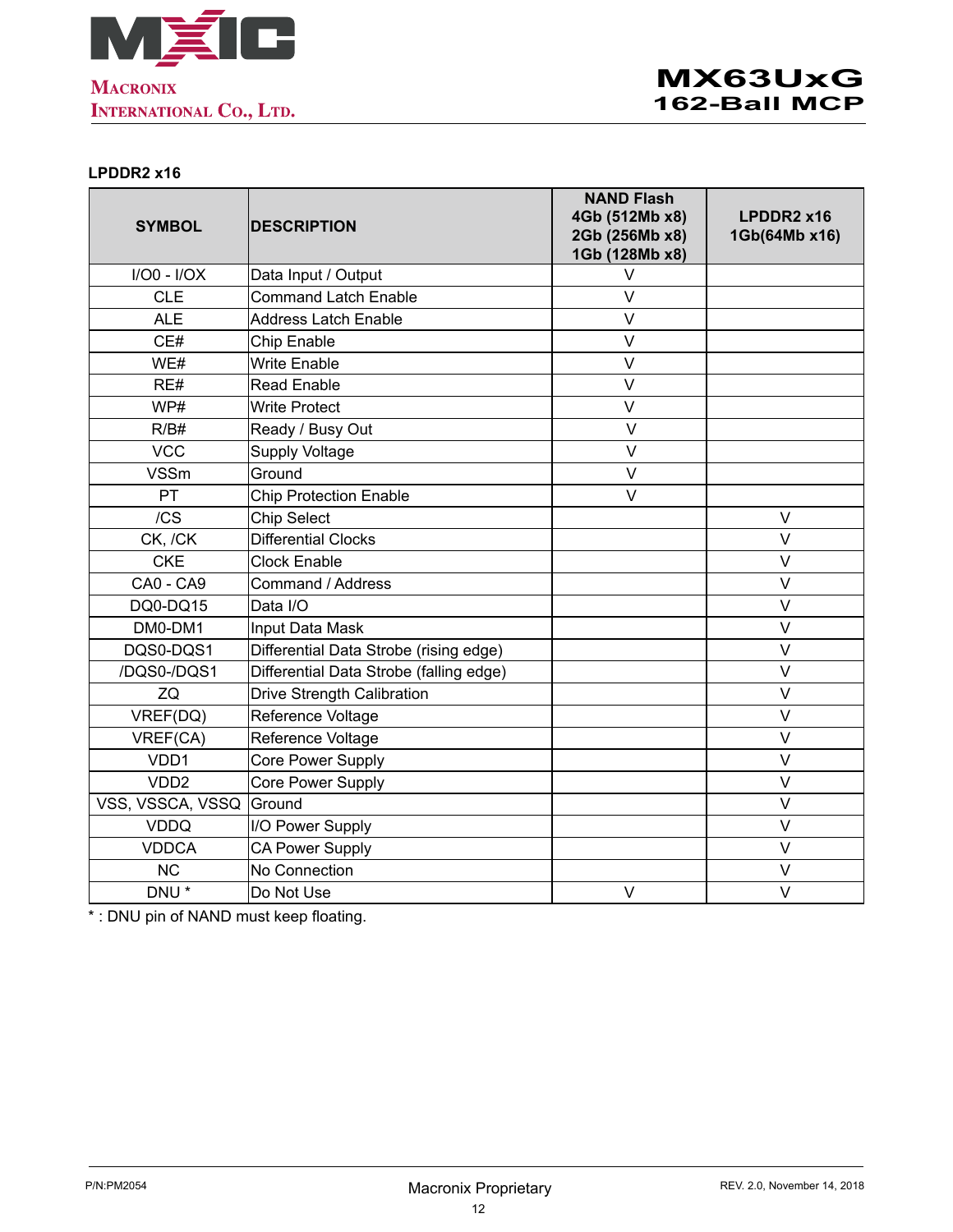<span id="page-12-0"></span>

#### **7. PACKAGE INFORMATION**

Doc. Title: Package Outline for CSP 162BALL(8X10.5X1.0MM, BALL PITCH 0.5MM, BALL DIAMETER 0.3MM)



#### Dimensions (inch dimensions are derived from the original mm dimensions)

| <b>UNIT</b> | SYMBOL | A                                                                                                                         | A1      | Α2                                                                                                                        | b     | D     | D1                | Е     | E1                                                                                                                                                                                                                                                                                                                                                                                                                                                                         | е                 |
|-------------|--------|---------------------------------------------------------------------------------------------------------------------------|---------|---------------------------------------------------------------------------------------------------------------------------|-------|-------|-------------------|-------|----------------------------------------------------------------------------------------------------------------------------------------------------------------------------------------------------------------------------------------------------------------------------------------------------------------------------------------------------------------------------------------------------------------------------------------------------------------------------|-------------------|
|             | Min.   | $\sim$ $\sim$                                                                                                             | 0 16    | 0.61                                                                                                                      | 0.25  | 7.90  | $\sim$ $\sim$     | 10.40 | $\frac{1}{2} \left( \frac{1}{2} \right) \left( \frac{1}{2} \right) \left( \frac{1}{2} \right) \left( \frac{1}{2} \right)$                                                                                                                                                                                                                                                                                                                                                  | <b>CONTRACTOR</b> |
| mm          | Nom l  | $-$                                                                                                                       | 0.21    | $\frac{1}{2} \left( \frac{1}{2} \right) \left( \frac{1}{2} \right) \left( \frac{1}{2} \right) \left( \frac{1}{2} \right)$ | 0.30  | 8.00  | 45                | 10 50 | 95                                                                                                                                                                                                                                                                                                                                                                                                                                                                         | 0.50              |
|             | Max.   | 1.00                                                                                                                      | 0.26    | $\frac{1}{2} \left( \frac{1}{2} \right) \left( \frac{1}{2} \right) \left( \frac{1}{2} \right) \left( \frac{1}{2} \right)$ | 0.35  | 8.10  | $\sim$ $\sim$     | 10.60 | $\frac{1}{2} \left( \frac{1}{2} \right) \left( \frac{1}{2} \right) \left( \frac{1}{2} \right) \left( \frac{1}{2} \right)$                                                                                                                                                                                                                                                                                                                                                  | <b>STATISTICS</b> |
|             | Min.   | $- - -$                                                                                                                   | 0.006   | 0.024                                                                                                                     | 0.010 | 0.311 | ---               | 0.409 | $\frac{1}{2} \left( \frac{1}{2} \right) \left( \frac{1}{2} \right) \left( \frac{1}{2} \right) \left( \frac{1}{2} \right)$                                                                                                                                                                                                                                                                                                                                                  | ---               |
| Inch        | Nom.   | $\frac{1}{2} \left( \frac{1}{2} \right) \left( \frac{1}{2} \right) \left( \frac{1}{2} \right) \left( \frac{1}{2} \right)$ | 0 0 0 8 | $\sim$ $\sim$ $\sim$                                                                                                      | 0.012 | 0.315 | 0.177             | 0.413 | 0.374                                                                                                                                                                                                                                                                                                                                                                                                                                                                      | 0.020             |
|             | Max.   | 0.039                                                                                                                     | 0 0 1 0 | <b>CONTRACTOR</b>                                                                                                         | 0.014 | 0.319 | <b>STATISTICS</b> | 0417  | $\frac{1}{2} \left( \frac{1}{2} \right) \left( \frac{1}{2} \right) \left( \frac{1}{2} \right) \left( \frac{1}{2} \right) \left( \frac{1}{2} \right) \left( \frac{1}{2} \right) \left( \frac{1}{2} \right) \left( \frac{1}{2} \right) \left( \frac{1}{2} \right) \left( \frac{1}{2} \right) \left( \frac{1}{2} \right) \left( \frac{1}{2} \right) \left( \frac{1}{2} \right) \left( \frac{1}{2} \right) \left( \frac{1}{2} \right) \left( \frac{1}{2} \right) \left( \frac$ | ---               |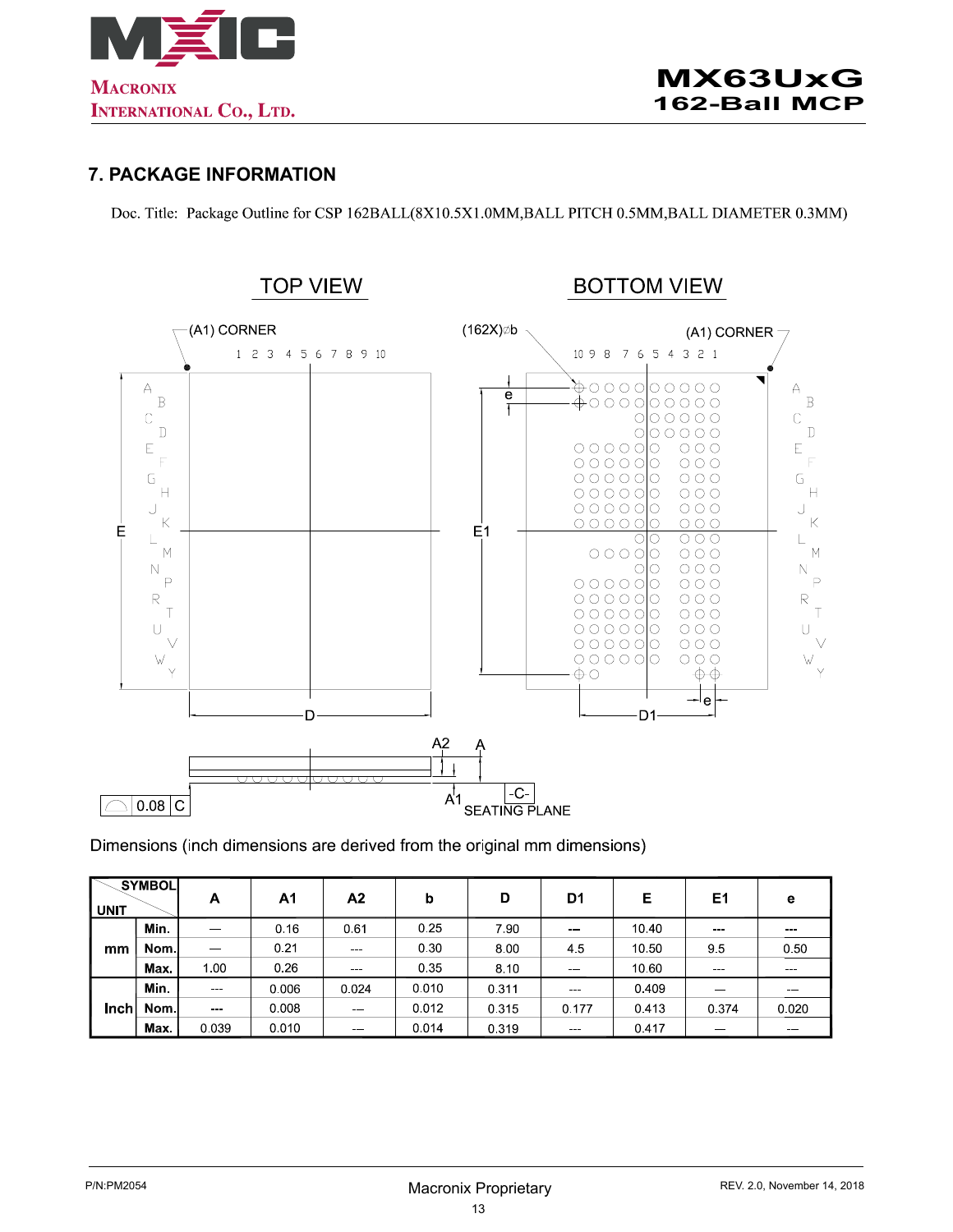<span id="page-13-0"></span>

## **8. REVISION HISTORY**

| <b>Revision No. Description</b><br>1.0 | 1. Modified PART NAME DESCRIPTION<br>2. Removed the title "Advanced information"<br>3. Revised Bus information, Page program and Block erase time<br>4. Revised block diagram (NAND)        | Page<br>P <sub>4</sub><br>All<br>P <sub>2</sub><br>P <sub>3</sub> | <b>Date</b><br>JUL/21/2014 |
|----------------------------------------|---------------------------------------------------------------------------------------------------------------------------------------------------------------------------------------------|-------------------------------------------------------------------|----------------------------|
| 1.1                                    | 1. Added VDD definition<br>2. Added two part numbers: MX63U2GC1GCAXMI00 and<br>MX63U4GC2GBAXMI00                                                                                            | P <sub>2</sub><br>P2,4,5                                          | OCT/24/2014                |
| 1.2                                    | 1. Added part numbers: MX63U1GC1GAAXMI00,<br>MX63U1GD1GAAXMI00, MX63U1GC1GAAXMI01,<br>MX63U4GC2GBAXMI01,MX63U4GC2GGAXMI00,<br>MX63U2GE2GGAXMI00, MX63U4GC2GGAXMI01<br>and MX63U2GE2GGAXMI01 | P3-6,9,<br>$11 - 12$                                              | APR/22/2015                |
|                                        | 2. Modified VDDCA pin<br>3. Revised PART NAME DESCRIPTION<br>4. Added PIN CONFIGURATIONS: NAND x16; LPDDR x16<br>5. Content modification<br>6. Added Option Code (Operation Temperature)    | P7-10<br>P <sub>5</sub><br>P <sub>10</sub><br>P7-9<br>P3,5        |                            |
| 1.3                                    | 1. Added part numbers: MX63U4GC2GHAXMI00,<br>MX63U4GC2GHAXMI01 and MX63U2GE2GHAXMI00<br>2. Removed Advanced Information "*" for MX63U4GC2GBAXMI00<br>and MX63U1GD1GAAXMI00                  | P <sub>6</sub><br>P <sub>6</sub>                                  | MAY/29/2015                |
| 1.4                                    | 1. Removed two part numbers: MX63U4GB2GBAXMI00<br>and MX63U4GC2GBAXMI01<br>2. Added part number: MX63U4GA2GHAXMI00                                                                          | P <sub>6</sub><br>P <sub>6</sub>                                  | JUN/11/2015                |
| 1.5                                    | 1. Removed Advanced Information "*" for three part numbers:<br>MX63U2GC1GCAXMI00, MX63U1GC1GAAXMI00 and<br>MX63U1GC1GAAXMI01                                                                | P <sub>6</sub>                                                    | OCT/29/2015                |
| 1.6                                    | 1. Added part number: MX63U2GE2GHAXMI01                                                                                                                                                     | P <sub>6</sub>                                                    | NOV/27/2015                |
| 1.7                                    | 1. Added part number: MX63U2GD1GCAXMI01                                                                                                                                                     | P <sub>6</sub>                                                    | DEC/14/2015                |
| 1.8                                    | 1. Added a statement for product ordering information.<br>2. Removed all Advanced Information "*"<br>3. Added two part numbers:<br>MX63U2GC1GCAXMI01<br>MX63U1GC1GCAXMI01                   | P <sub>6</sub><br>P <sub>6</sub><br>P <sub>6</sub>                | MAR/09/2016                |
| 1.9                                    | 1. Added a part number: MX63U1GC12HAXMI01                                                                                                                                                   | P <sub>6</sub>                                                    | OCT/18/2016                |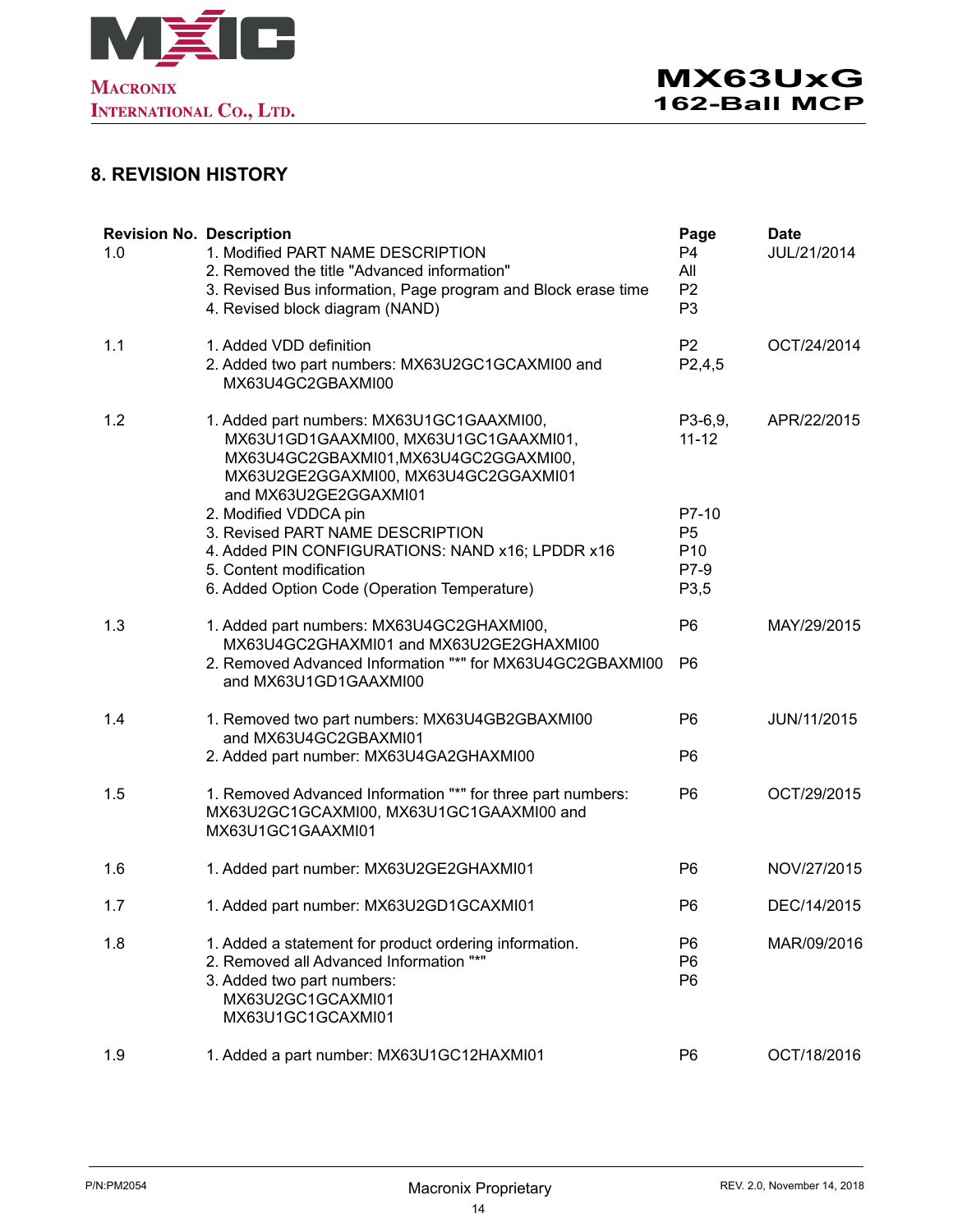

| <b>Revision No. Description</b> |                                              | Page            | <b>Date</b> |
|---------------------------------|----------------------------------------------|-----------------|-------------|
| 2.0                             | 1. Removed part numbers: MX63U4GA2GBAXMI00,  | P6              | NOV/14/2018 |
|                                 | MX63U4GC2GBAXMI00, MX63U2GA1GCAXMI00,        |                 |             |
|                                 | MX63U2GB1GCAXMI00, MX63U2GC1GCAXMI00,        |                 |             |
|                                 | MX63U2GC1GCAXMI01, MX63U2GD1GCAXMI01,        |                 |             |
|                                 | MX63U1GC1GAAXMI00, MX63U1GD1GAAXMI00,        |                 |             |
|                                 | MX63U1GC1GCAXMI01 and MX63U1GC1GAAXMI01      |                 |             |
|                                 | 2. Added part numbers: MX63U2GE1GHAXMI01 and | P6              |             |
|                                 | MX63U2GE1GHAXMI00                            |                 |             |
|                                 | 3. Added "Macronix Proprietary" footnote.    | <b>ALL</b>      |             |
|                                 | 4. Format modification.                      | P <sub>13</sub> |             |